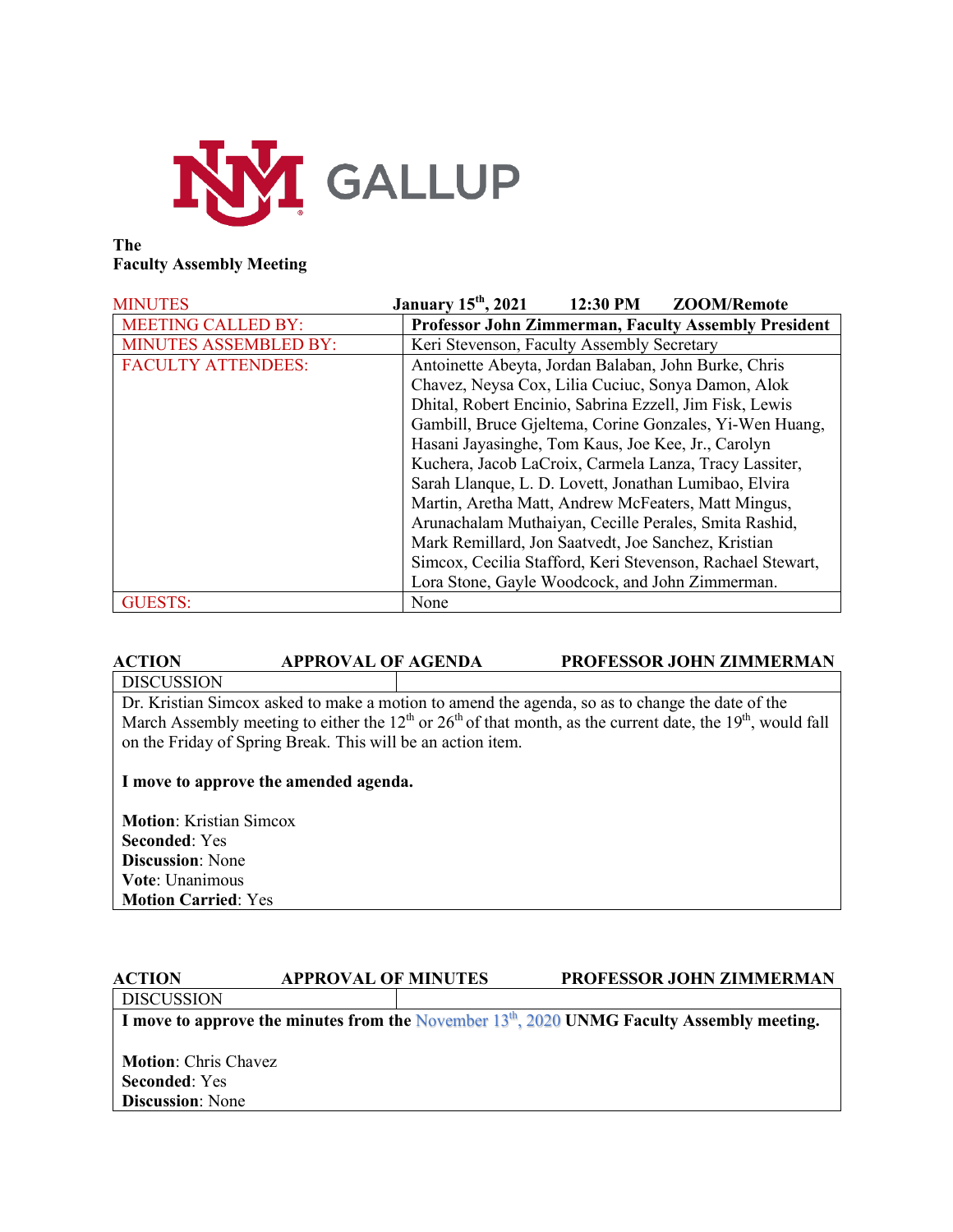# **ACTION ITEM FACULTY ASSEMBLY PROFESSOR JOHN ZIMMERMAN PRESIDENT'S REPORT**

## **Faculty Assembly President Professor John Zimmerman reported on the following:**

Professor Zimmerman announced that he was turning over the floor to Assembly Vice-President Chris Chavez, in order to present a resolution honoring retired professor Dr. Kamala Sharma for the Assembly's vote.

Professor Chavez explained how much Dr. Sharma had contributed to UNM-Gallup, and read the resolution (attached to these minutes as an appendix). He then asked the Assembly to vote on passing it.

## **I move to approve the resolution recognizing Dr. Kamala Sharma.**

**Motion**: Chris Chavez **Second**ed: Yes **Discussion** None: **Vote**: Unanimous **Motion Carried**: Yes

Dean Primozic said that Dr. Sharma had sent her regrets that she could not attend the Assembly meeting, but that she would like a hard copy of the resolution, which will be provided. Professor Zimmerman gave credit to the Dean for getting the ball rolling on the resolution process, and many thanks to Dr. Sharma.

No faculty had questions, so Professor Zimmerman turned the floor over to Dr. Daniel Primozic, Dean of Instruction for UNM-Gallup.

#### **INFORMATION DEAN'S REPORT DEAN DR. DANIEL PRIMOZIC**

## **DISCUSSION**

Dean Primozic spoke about the ad hoc committees he is organizing, which faculty will be invited to join. The first of them is the academic innovation ad hoc committee. It will work to research new programs, since we need some as a response to the recommendations of the program prioritization committee. Six programs were deleted from the catalog due to a lack of relevance or enrollment. They will be taught out, but that means there is room for new ones. Some students and administrators will be on the committee along with faculty members, and they will study these new programs. Dean Primozic invited those with ideas to send them to him through e-mail. Ms. Brittany Babycos will also help the committee dig in and see what the need is for local and national programs.

Second, there will be an academic reorganization ad hoc committee. This is both fiscal and personnel/enrollment-related. The Dean wants to know whether UNM-Gallup has the best and most effective of structures. This need not change if it is already the best one. However, the academic innovation committee will be prioritized in its work over the reorganization committee.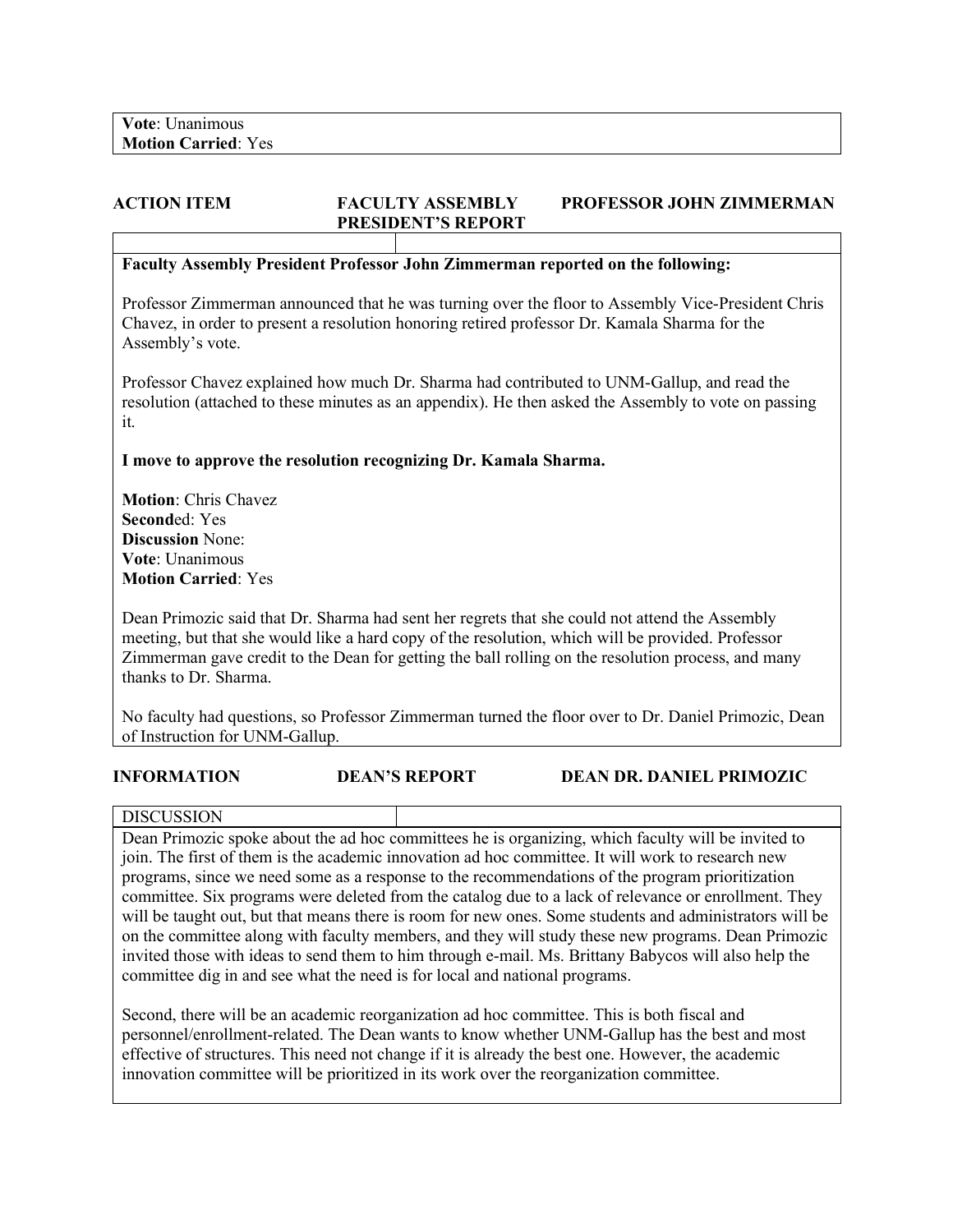The Dean pledged to conduct the work of both committees in the spirit of shared governance, which will improve inclusion, and ensure that the committees listen to the voices of all groups involved. He asked Assembly members to e-mail him if they wanted to join either committee.

Other members of the administration team were then asked for reports if they wished to give them, and Dr. James Malm, Chancellor of UNM-Gallup, spoke.

## **INFORMATION CHANCELLOR'S REPORT DR. JAMES MALM DISCUSSION**

Dr. Malm discussed the formal financial report that UNM-Gallup will present at the next local advisory board meeting. That date is also when the quarterly foundation report and monthly budget/revenue report and expenses will be published. This should include COVID Recovery Act finances and the budget projections the governor and the Legislative Financial Committee have put out.

Professor Zimmerman asked if Ms. Christy Butler could send the link to the advisory board's Zoom meeting to the faculty e-mail list, and Dr. Malm agreed. After this, as no more faculty had questions, the executive team left.

## **ACTION ITEM MARCH MEETING DATE DR. KRISTIAN SIMCOX CHANGE**

**I move to change the March Faculty Assembly meeting from Friday, March 19th, to Friday, March 26<sup>th</sup>.** 

**Motion:** Kristian Simcox **Second:** Yes **Discussion:** None **Vote:** Unanimous **Motion Carried:** Yes

## **INFORMATION CONSTITUTION & BY-LAWS PROFESSOR JOHN ZIMMERMAN**

**DISCUSSION** 

Professor Zimmerman told the Assembly that there have been numerous requests for changes in the constitution and by-laws, and that there were two particularly important changes that needed to be made. First, the current ad hoc committees need to be changed into active committees, but in order for this to happen, the constitution must be modified. For faculty on those committees, this is part of their service that goes towards tenure and promotion; therefore, we need to make sure that the Distance Learning Committee and the Adjunct Affairs Committee become full standing Faculty Assembly committees.

The other major needed change to the constitution and by-laws will be to give visiting faculty voting rights, as only full-time, permanent faculty have such rights now. Professor Zimmerman praised the dedication of visiting faculty in attending meetings and reminded members of the Assembly that many visiting faculty are present on campus for years at a time.

Professor Zimmerman then announced that Dr. Keri Stevenson had taken over as the chair of the Constitution and By-Laws Committee, and that if anyone else is interested in serving on the committee,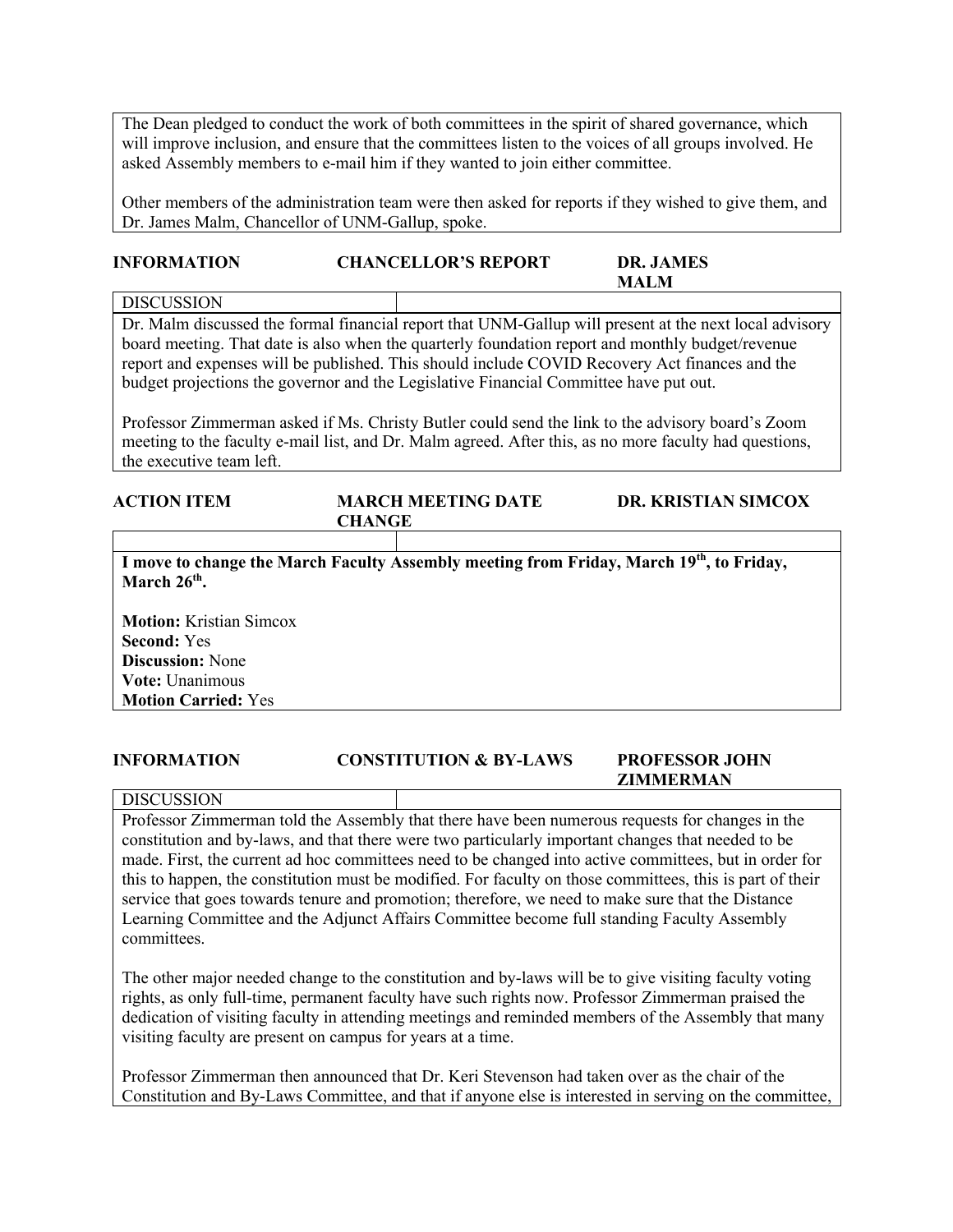then they can contact Dr. Stevenson or Professor Zimmerman. The service will be a little heavy in this semester with the upcoming changes, but should slow down later in the year. While we are not voting on the changes today, there will be two readings of the constitution in upcoming meetings, and then a vote on the proposed changes between the March and April meetings.

# **INFORMATION DIVERSITY COMMITTEE PROFESSOR L. D. LOVETT**

## **DISCUSSION**

Professor Zimmerman introduced the discussion item on the Diversity Committee by saying that he had met with Professor L.D. Lovett and Dr. Assata Zerai, the VP for Equity and Inclusion on the Albuquerque campus. Dr. Zerai wants the Diversity Committee to take charge of DEI on the Gallup campus, although she made it clear that they can ask her for help when they need it. She would like to see them take initiative and for faculty to follow through with what that committee recommends.

An e-mail sent by the Albuquerque campus a few weeks ago said that UNM has paid for individual fellowships in the Center for Faculty Development and Diversity; these can cover scholarships, training, and boot camps, and we can ask for Professor Lovett to give more information. The Operations Committee has also agreed to release funds from the Faculty Assembly budget for the Diversity Committee's use. These funds are usually used for Faculty Senators' mileage on their trips to Albuquerque, but they are not currently in use as all Senate meetings are virtual. This funding will be handed over to the Diversity Committee for trainings, events, speakers, etc. Professor Zimmerman ended by mentioning that Dr. Zerai recommended that the Diversity Committee work on two initiatives: hiring and recruitment, and retentions and mentorship (as they relate to faculty).

Professor Lovett then took the floor. He announced that he has set up meetings for the first Thursday of each month, and can share the schedule with others. He also intends to focus on the recruitment/hiring and retention/mentorship goals offered by Dr. Zerai. He is working within the UNM Diversity Initiative, and will ask the Public Information Office to publish the schedule of meetings and events. He would like input from the Gallup campus as a whole to forge a definition of diversity/inclusivity. What are the things the campus wants for these goals?

In his definition, Professor Lovett intends to promote a combination of differences and similarities. The Diversity Committee will investigate how these issues affect the campus, faculty and staffing, and the message that we give to our students. What do we teach and how do we teach it? Diversity at the main campus is a requirement for students to graduate, and thus they need courses that qualify as Diversity Courses. UNM-Gallup does not have a formal policy for what that course looks like; we have the same titles, but not the same content, as Albuquerque. Professor Lovett stated that our campus needs courses that qualify for the requirement. We can do that by weaving diversity into what we teach, and considering how to combine diversity topics with the course content. Professor Lovett has gone through training to talk about this, and thus he can discuss it with individuals who want to weave diversity into their teaching. He would like to present a workshop for Gallup on this kind of topic.

He stated that that there will be a Speaker Series in the future, to bring in speakers on individual topics related to diversity, equity, and inclusion. A class could be assigned to watch some of these speeches, since they will be presented on Zoom, write a paper about them, or come back and discuss them in class environs.

Professor Lovett also sees a need for what he calls Courageous Conversation: since many people will back away from the topic, how do we handle this kind of discussion without flinching away? How do we have an open format? Many people's attitudes toward diversity, equity, and inclusion are affected by the recent political happenings in our nation. How people think and feel is expressed in how they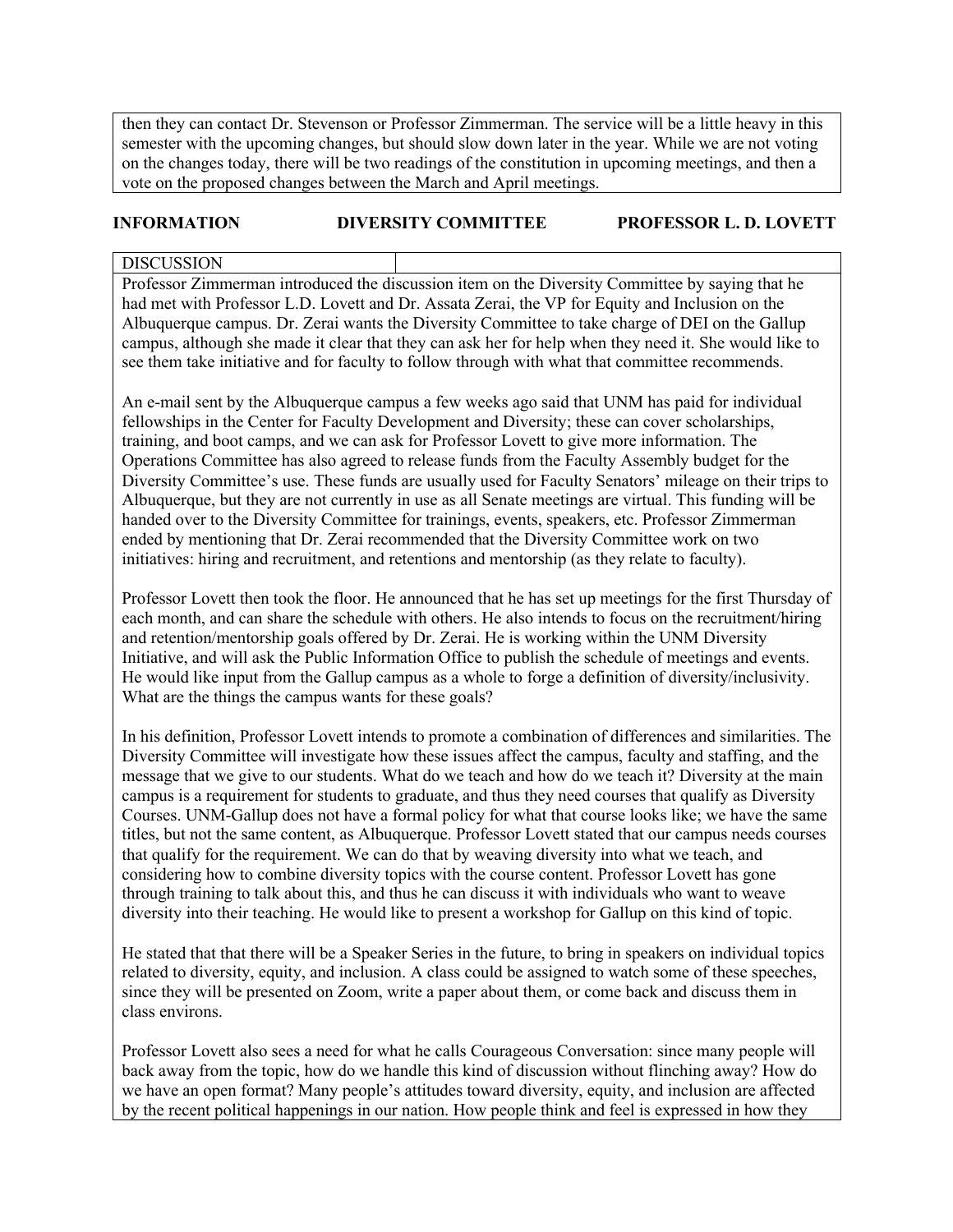act. Professor Lovett asked faculty to think about how we can bring these topics into the classroom setting, and how we can talk about them there. We need to learn to discuss these things with greater comfort and confidence.

Professor Lovett then moved to talking about last year's Diversity Summit, which had to be canceled due to COVID-19. He wanted to consider the future of this, and how it might be held again with appropriate safety protocols in place. The mentoring program has also been a topic of discussion on the Diversity Committee, since Professor Lovett has reached out to new staff and faculty. He will ask members of the committee to provide some leadership for future new faculty. Faculty might consider their answers to questions such as: how did you adjust to the UNM-Gallup campus? What are some of the problems that you had to deal with? Since some new faculty did not have mentors, how did we get started? We need an easier process for new faculty. Professor Lovett encouraged Assembly members to volunteer as mentors if they wished to do so.

Professor Lovett would also like to establish a Culture Calendar recognizing achievements, Martin Luther King, Jr. Day and other important holidays related to certain cultural groups, as well as male and female individuals from those groups who can be celebrated. He would like to see a workshop on implicit bias or unconscious bias. We need to be aware of what our biases are, and work on controlling them. Dr. Zerai mentioned retention and outreach/recruitment. Professor Lovett envisions the Diversity Committee looking at numbers of employees in various areas at UNM and tallying who is there by ethnicity, race, and gender.

Professor Lovett noted that he visits Albuquerque once a month to listen to the concerns of people on that campus and offer his perspective. They have some problems that that are similar on the Albuquerque campus, but not exactly the same as here at Gallup. This is partially because two-yearcollege institutions will be different. Professor Lovett also works with the Branch Campus Networking Group. Various people from the different branch campuses meet and try to combine resources. If we look at getting speakers for a future Diversity Summit, then they may come from other branch campuses. We can also address issues prominent on the Gallup campus, such as why the number of Indigenous students enrolled has dropped. Professor Lovett would like to figure out why that is happening and what we can do to address it.

Finally, Professor Lovett is looking forward to future work with the Charlie Morrisey Center, which has funds that can bring in speakers. We need to reflect on what is happening on the campus, but the recruitment and support services that we bring in are important, too. We want to foster growth and not abandon new faculty who move to the area. Professor Lovett asked for faculty to send topics to the Diversity Committee that they would like to see the committee work on.

Professor Zimmerman thanked Professor Lovett for his presentation and asked him to put forth motions to the Faculty Assembly that can relate to structural issues uncovered by the Diversity Committee's work.

## **ACTION ITEM CURRICULA COMMITTEE DR. CAROLYN KUCHERA**

Dr. Kuchera explained that to comply with HED requirements, UNM-Gallup needs to change its Health Information Technology degree to an A.A.S. If it remained as it is, it would balloon to 80 credits. Changing it to an Associate's of Applied Science will bring down the credit number from 71 to 67, which fits within HED requirements for this type of degree.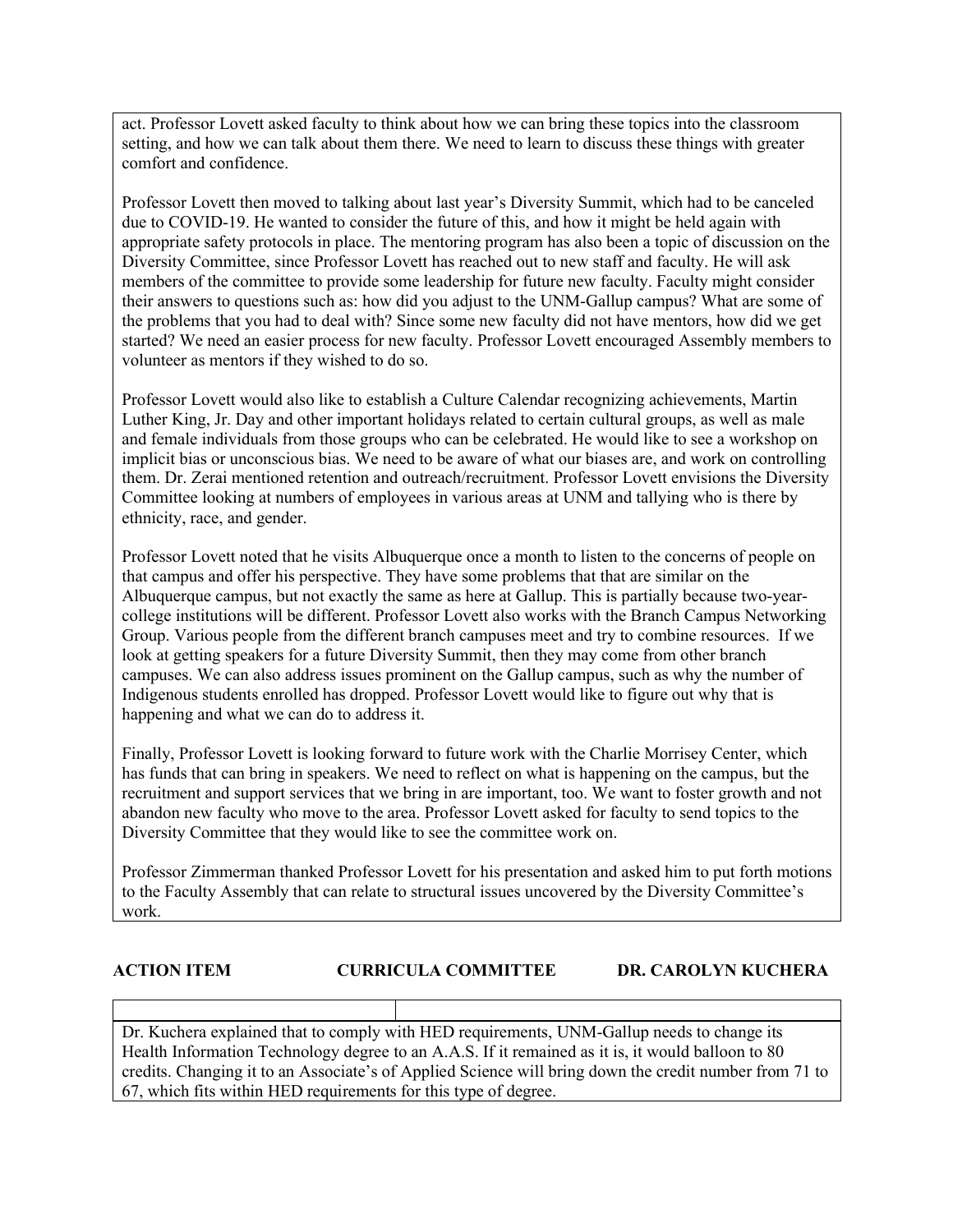## **I move to approve the Form C in HIT to change the degree from an A.S. to A.A.S.**

**Motion**: Carolyn Kuchera **Seconded**: Yes **Discussion**: None **Vote**: Unanimous **Motion Carried**: Yes

## **INFORMATION COMMITTEE REPORTS COMMITTEE CHAIRS DISCUSSION**

## **Professor Zimmerman asked for committee reports:**

Before the reports began, Professor Zimmerman explained that he would like to see committee chairs become the driving force of the Faculty Assembly. The President and the Ops Committee should not drive the Assembly's work; instead, committee chairs should report on their activities, their needs, and their membership. Just as Professor Lovett presented on the work of the Diversity Committee, the Ops Committee would like to invite others to bring forth motions for discussion and resolutions.

The committee chairs and the Ops Committee will also need to work with the administrative team. Professor Zimmerman had e-mailed all the committee chairs to ask them to give a report today.

**UNMG Senator to ABQ:** Dr. Tracy Lassiter gave the report. The last Faculty Senate meeting had focused on awarding some posthumous degrees and approving some curriculum changes. The next Faculty Senate meeting will be January  $26<sup>th</sup>$ , and the Senators will have a new report for the Assembly in February.

**Budget Review Committee**: Dr. Bruce Gjeltema gave the report. He has had conversations with the administrative team, and there are many possibilities to begin collaborative work on the budget. The BRC will be involved with the new budget committee run by the CFO, but Dr. Gjeltema asked that if any faculty members have specific budgeting issues, such as with staffing, software, hardware, etc., that they report to division chairs first. They can bring broad ideas about budgeting to the BRC.

Professor Zimmerman asked if the admin team was open to meeting with the BRC about future environmental scans they were planning. Dr. Gjeltema said that despite some problems with transparency in the past, recent communication with the administrative team has been clear. The BRC will meet in the next few weeks to work out their formal role.

**Committee on Teaching Excellence**: Dr. Lewis Gambill gave the report as the chair was not present. This committee has not yet met.

**Constitution and By-Laws Committee**: Dr. Keri Stevenson, the new chair, gave the report. The committee had met a short time before the Assembly to go over the schedule of readings for the next few months in Assembly meetings and when the vote on the changes to the constitution and by-laws is planned to happen. They also discussed reasons why the last vote did not pass and some tactics to encourage faculty participation, to make sure this vote will reach the two-thirds majority of voting faculty needed.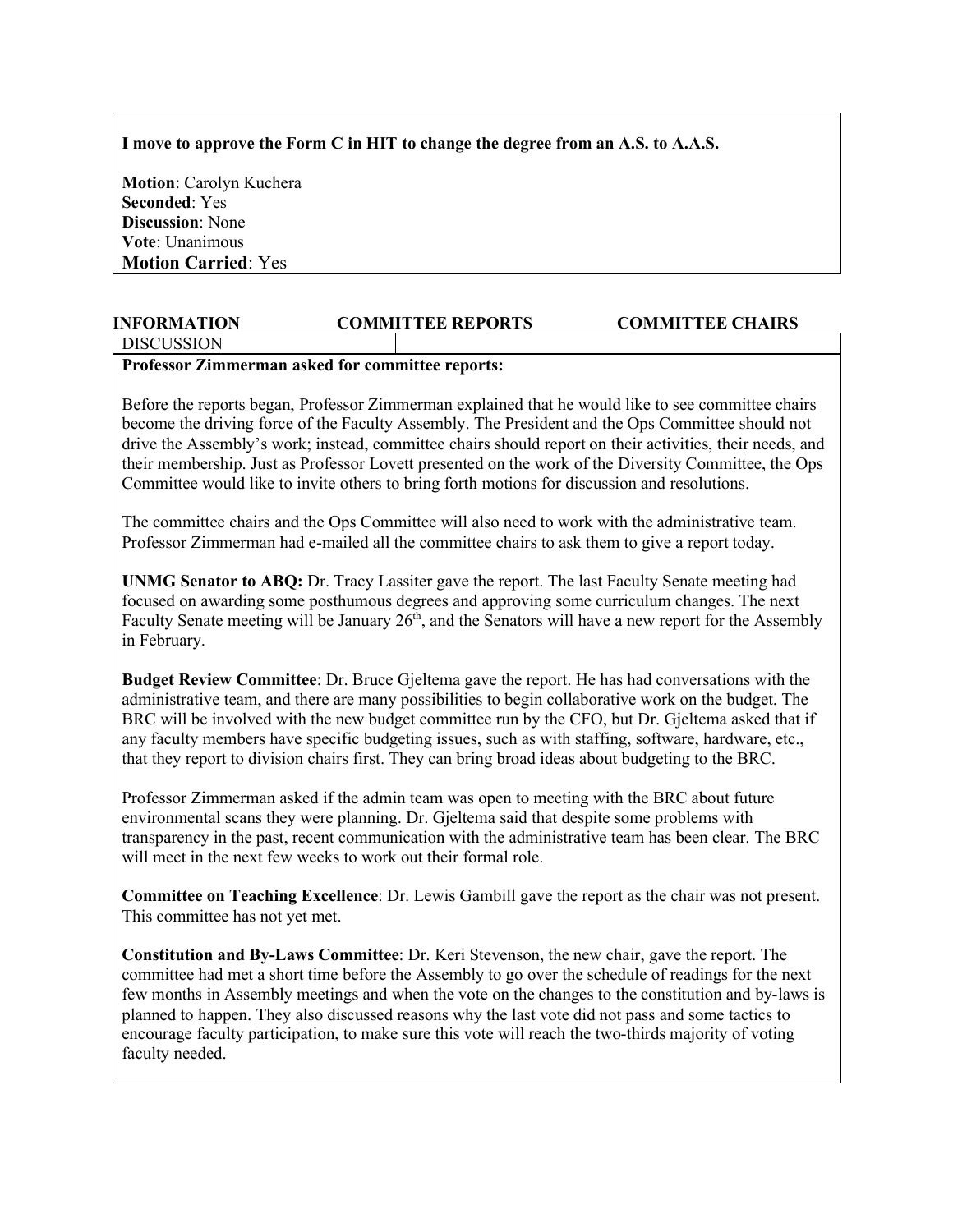**CARC**: Professor Kelley Schukar, the chair, was not present, but this committee plans to meet soon and discuss the changes that have been happening in the assessment process.

**Faculty Committee on Student Affairs**: As Professor Floyd Kezele, the former chair, had retired, Professor Zimmerman will chair this committee for now. He stated that the committee does not need to be active consistently. It only activates when a student complaint cannot be handled by the other informal or formal processes for grievances. He asked that anyone who had an interest in being chair to contact him.

**Curricula Committee:** Dr. Carolyn Kuchera, the chair, reported on program reviews that the committee will consider, one for the Certificate in Construction Technology and one for the Certificate to become a Nursing Assistant, both slated in the near future. The reviews are due by Feb.  $26<sup>th</sup>$ .

**Library Committee:** Dr. Arunachalm Muthaiyan, the chair of the committee, reported on the services the library is providing for students and faculty and praised them, especially the Wi-Fi hotspot devices being loaned out to students and the scanning services for instructors. He also mentioned that some library instruction sessions are happening by Zoom appointment. Unfortunately, the library was unable to hold the holiday live events that usually happen during November and December.

The Library Committee will meet by the end of January. They are planning to organize an event with the help of Dr. Lassiter and to talk about how to deal with the retirement of one of the library staff. Ms. Cecilia Stafford had also served on a committee with Professor Joe Kee, Jr., Professor Zimmerman, and other Fine Ars staff, and they purchased public artworks for the library. These are three pieces from the 1% for the Arts, and they will be installed after the pandemic. Professor Dana Aldis and Professor Krisi Wilson also served on the selection committee.

**Strategic Planning Committee**: Dr. John Burke gave the report, as the chair of the committee. The committee had talked about how to plan when we do not know what the future holds with regard to the pandemic. Several of the committee's ideal target areas would be IT support for the campus, how involved are we with our community, and PR. The committee had also discussed the recent retirements of several staff members, as that will have an impact on everyone on campus.

Dr. Burke said that the Strategic Planning Committee may put forth a resolution at the February Assembly meeting for gaining Assembly support to maintain the staff lines instead of them disappearing due to budget cuts. However, Professor Zimmerman said that the administrative team will likely see maintaining or cutting the staff lines as a management right. Faculty should support maintaining the staff lines in the best interest of our students. Professor Zimmerman suggested a collaboration between the Strategic Planning Committee and the Budget Review Committee, and to ask how the administration team will prioritize the vacancies.

**Distance Learning Committee (ad hoc)**: Dr. Yi-Wen Huang, the chair, gave the report. The Distance Learning Committee will meet next week. Dr. Huang also reminded the Assembly that UNM's Provost had sent out e-mails about courses for those instructors just beginning with Learn or who need help moving classes online.

**Adjunct Faculty Affairs Committee (ad hoc):** Dr. Kristian Simcox, the chair, gave the report. The committee had just finalized their meeting schedule for the remainder of the semester, during the first week of each month. He encouraged faculty to send issues or concerns regarding adjunct faculty affairs to him. He has reached out to some part-time faculty to become adjunct reps to the Faculty Assembly; currently he has received three responses. Dr. Simcox believed that the reps should be in place soon.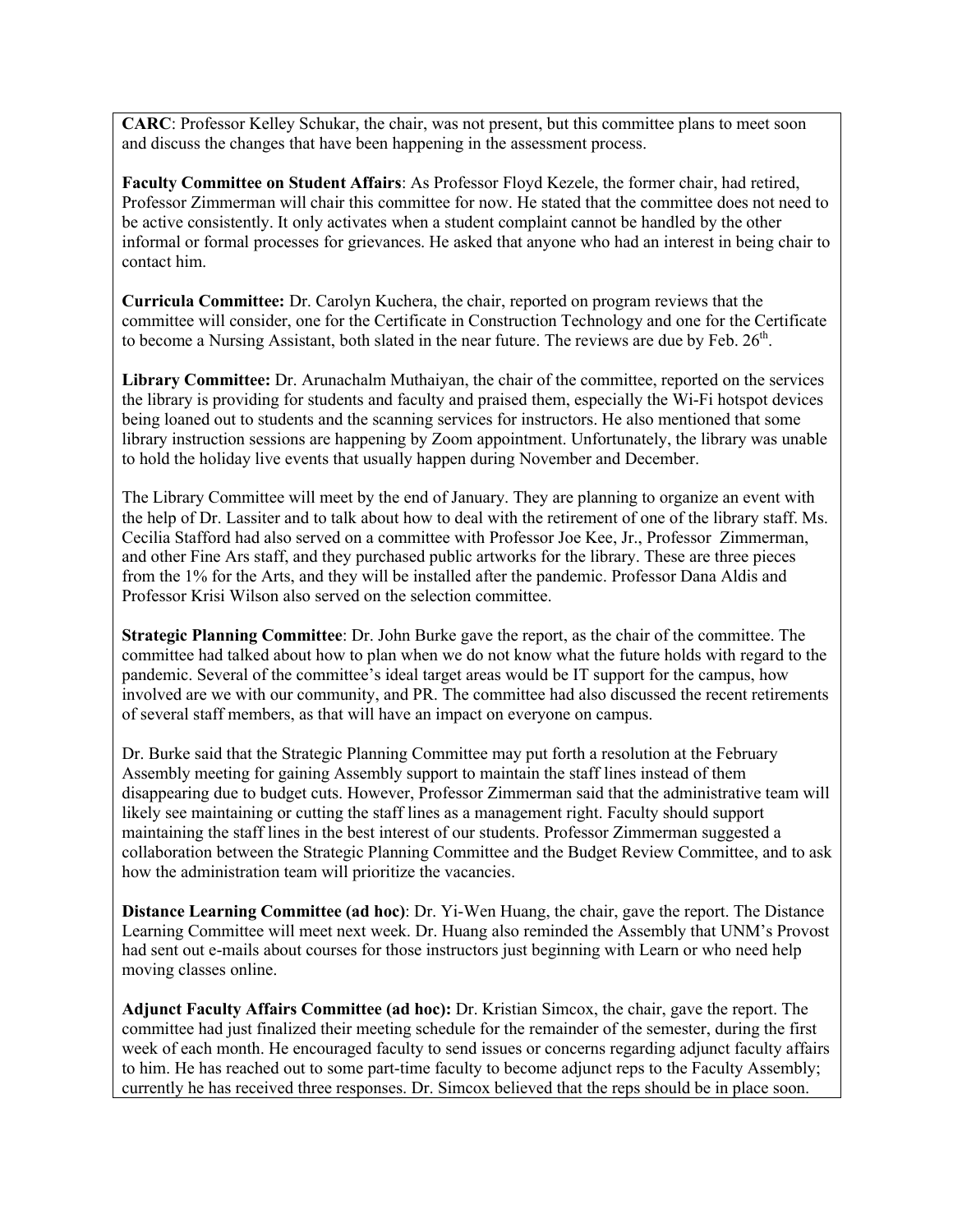He also thanked Dr. Muthaiyan for volunteering to create a Microsoft group for adjunct faculty, where they can give direct input to the committee and communicate with each other.

#### **INFORMATION ANNOUNCEMENTS VARIOUS**

No faculty had announcements.

**ACTION ITEM ADJOURNMENT**

**I move to adjourn.**

**Motion**: Matt Mingus **Seconded**: Yes **Vote**: Unanimous **Motion Carried**: Yes **Meeting adjourned at 1:39 PM, by Faculty Assembly President Professor John Zimmerman. Recorded by:** Keri Stevenson, Faculty Assembly Secretary, on January 15<sup>th</sup>, 2021